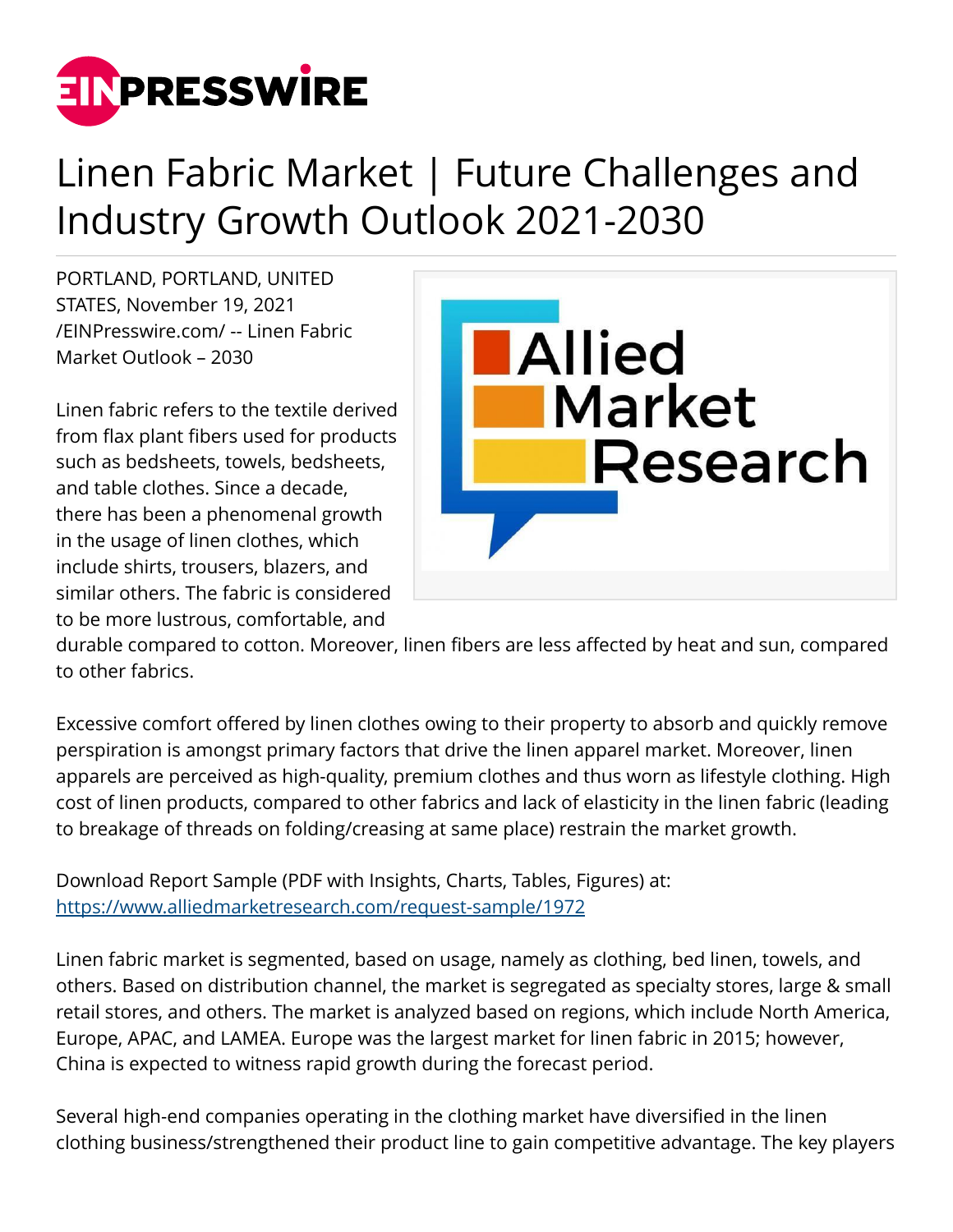profiled in the report include Banana Republic, Peacock Alley, Ralph Lauren, Levi Strauss & Co., Michael Kors, American Eagle, Tommy Hilfiger, H&M, and China Linen Textile Industry Ltd.

Request for Customization of This Report at: [https://www.alliedmarketresearch.com/request-for](https://www.alliedmarketresearch.com/request-for-customization/1972)[customization/1972](https://www.alliedmarketresearch.com/request-for-customization/1972)

Key Benefits

By Usage

The report includes extensive analysis of the factors that drive and restrain the linen fabric market.

Projections and factors that affect the market for the period 2016-2022 are included. The report also provides quantitative as well as qualitative market trends to help the stakeholders understand the situations prevailing in the market.

SWOT analysis enables to study the internal environment of the leading companies for strategy formulation.

Competitive intelligence highlights the business practices followed by the leading market players across various geographies.

Interested to Procure The Data? Inquire here at: <https://www.alliedmarketresearch.com/purchase-enquiry/1972>

Linen Fabric Market Key Segments

Apparel Bed linen **Towels Others** By Region North America Europe APAC LAMEA Key Players Banana Republic Peacock Alley Ralph Lauren H&M Levi Strauss & Co. Michael Kors American Eagle Tommy Hilfiger Other players in the value chain include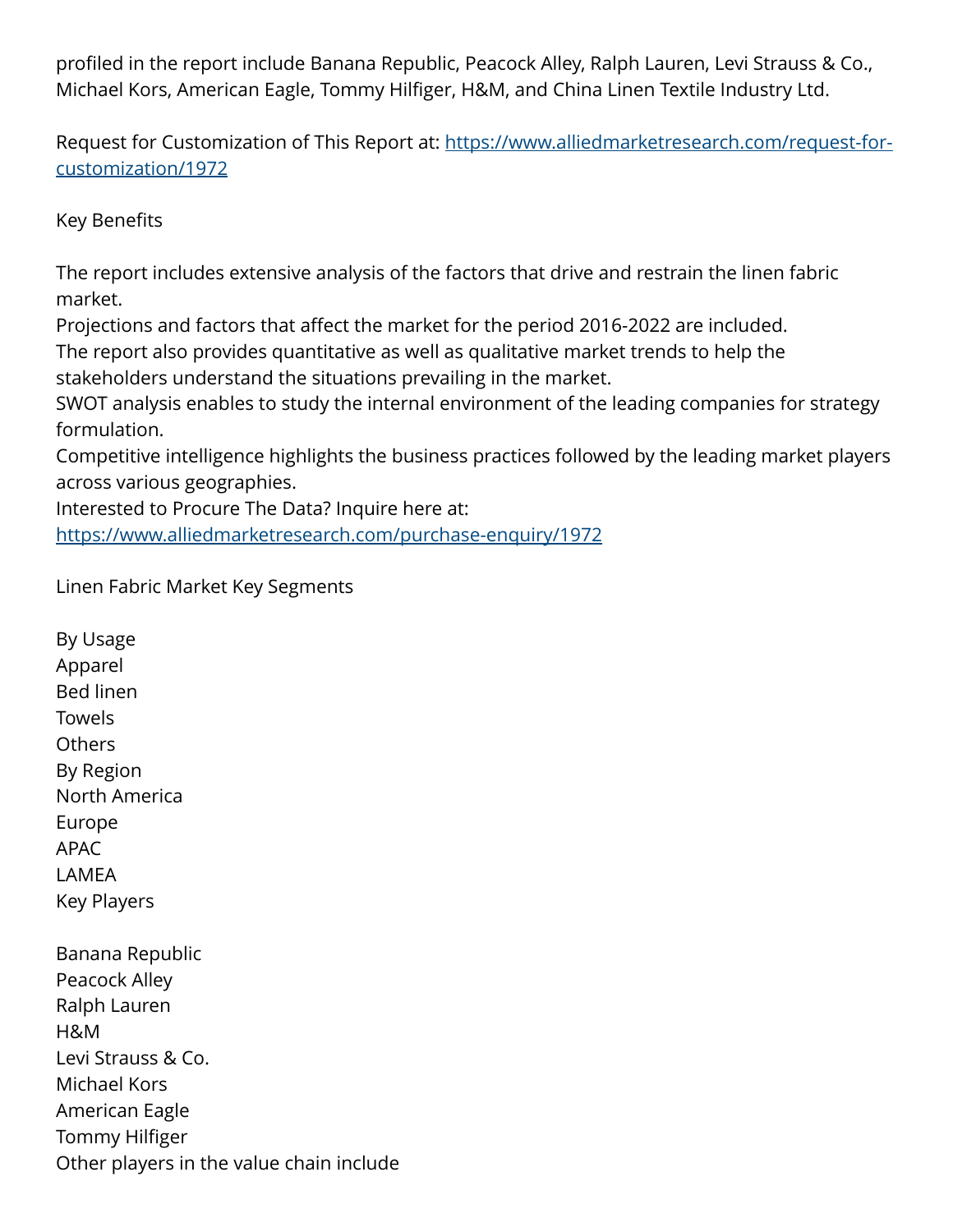Vivid Linen World linen & textile company Interloom Libeco Baltic flax Limageda Siulas China Linen Textile Industry Ltd. Schedule a FREE Consultation Call with Our Analysts/Industry Experts to Find Solution for Your Business at: <https://www.alliedmarketresearch.com/connect-to-analyst/1972>

## Trending Report

Fogless Mirrors Market : <https://www.alliedmarketresearch.com/fogless-mirrors-market-A06031> Hair Color Spray Market : [https://www.alliedmarketresearch.com/hair-color-spray-market-](https://www.alliedmarketresearch.com/hair-color-spray-market-A06034)[A06034](https://www.alliedmarketresearch.com/hair-color-spray-market-A06034)

Agritourism Market : <https://www.alliedmarketresearch.com/agritourism-market-A09097> Yoga Mat Market :<https://www.alliedmarketresearch.com/yoga-mat-market-A05996>

About Allied Market Research

Allied Market Research (AMR) is a full-service market research and business-consulting wing of Allied Analytics LLP, based in Portland, Oregon. AMR provides global enterprises as well as medium and small businesses with unmatched quality of "Market Research Reports" and "Business Intelligence Solutions." AMR has a targeted view to provide business insights and consulting to assist its clients to make strategic business decisions and achieve sustainable growth in their respective market domain.

AMR introduces its online premium subscription-based library Avenue, designed specifically to offer cost-effective, one-stop solution for enterprises, investors, and universities. With Avenue, subscribers can avail an entire repository of reports on more than 2,000 niche industries and more than 12,000 company profiles. Moreover, users can get an online access to quantitative and qualitative data in PDF and Excel formats along with analyst support, customization, and updated versions of reports.

Contact:

David Correa 5933 NE Win Sivers Drive #205, Portland, OR 97220 United States